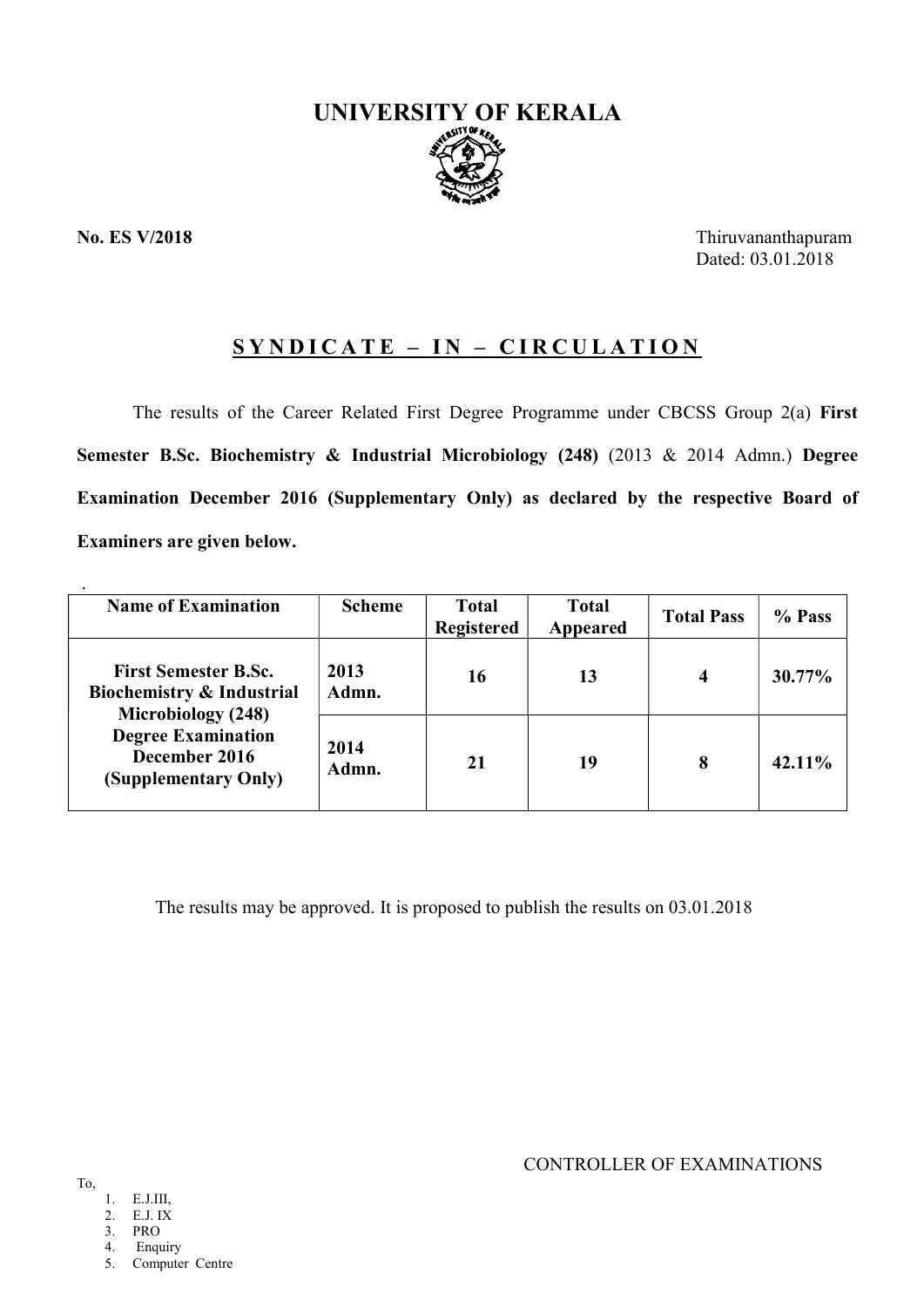

# UNIVERSITY OF KERALA

# **NOTIFICATION**

- 1. The following is the provisional list of Register Numbers of the successful candidates at the Career Related First Degree Programme Under CBCSS Group 2(a) First Semester B.Sc. Biochemistry & Industrial Microbiology (248) Degree Examination December 2016 (2013& 2014 Admn.) (Supplementary Only) as declared by the Board of Examiners.
- 2. For the successful completion of a semester a student has to score a minimum SCPA of 4.00(E Grade). A minimum of 40% of marks (E Grade) is required for passing a course with a separate minimum of 40% (E Grade) for Continuous Evaluation and End Semester Evaluation.
- 3. The last date for revaluation and scrutiny is 06.02.2018 .Candidates should make use of draft mark list available in the university website for applying for revaluation. Application for revaluation and scrutiny should be submitted through ONLINE only.

| <b>COURSE CODE</b> | <b>COURSE</b>                            |
|--------------------|------------------------------------------|
| EN 1111.3          | Listening & Speaking Skills              |
|                    | <b>Additional Language</b>               |
| IM 1121            | <b>Fundamentals of Biochemistry</b>      |
| IM 1171            | <b>Fundamentals of Microbiology</b>      |
| CH 1131.7          | Basic Theoretical & Analytical Chemistry |

# 2013 & 2014 Admn.

# CONTROLLER OF EXAMINATIONS

University Buildings, Dated: 03.01.2018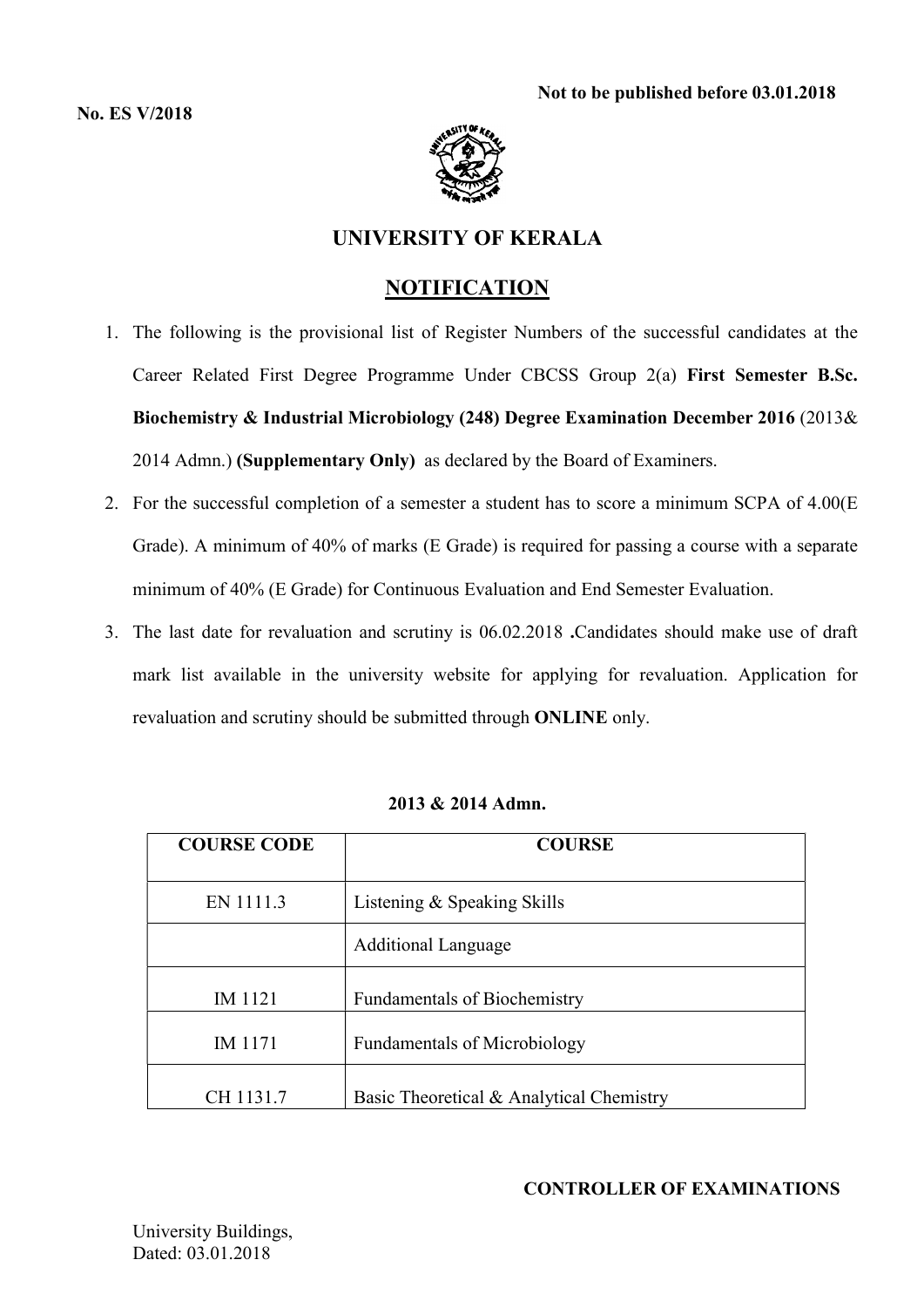#### College Code : 107

# Govt. College For Women, Vazhuthacadu, Thiruvananthapuram

## B.Sc.. - Biochemistry and Industrial Microbiology(248)

All Pass (Semester scores given in brackets) 13107023(5.58 D) Result Announced Later 14107022()

#### College Code : 129

## Sree Narayana College for Women, , Kollam

#### B.Sc.. - Biochemistry and Industrial Microbiology(248)

Passed in Parts (Subject codes given in brackets) 13129009(4) 013(4)

College Code : 135

## Sree Ayyappa College, Thiruvanvandoor, Pathanamthitta

#### B.Sc.. - Biochemistry and Industrial Microbiology(248)

All Pass (Semester scores given in brackets) 14135007(5.53 D) 012(4.95 E) Passed in Parts (Subject codes given in brackets) 14135003(4)

College Code : 800

# A.J College of Science and Technology, Thonnakkal, Thiruvananthapuram

## B.Sc.. - Biochemistry and Industrial Microbiology(248)

All Pass (Semester scores given in brackets) 14800032(5.20 D) 13800015(6.31 C) 016(5.41 D) Passed in Parts (Subject codes given in brackets)

14800035(3) 036(3)

College Code : 807

## National College, Ambalathara, Thiruvananthapuram

## B.Sc.. - Biochemistry and Industrial Microbiology(248)

All Pass (Semester scores given in brackets) 14807010(6.21 C) 011(5.29 D) 13807015(6.17 C) Passed in Parts (Subject codes given in brackets)<br>14807009(34) 020(4) 13807029(4) 14807009(34) 020(4)